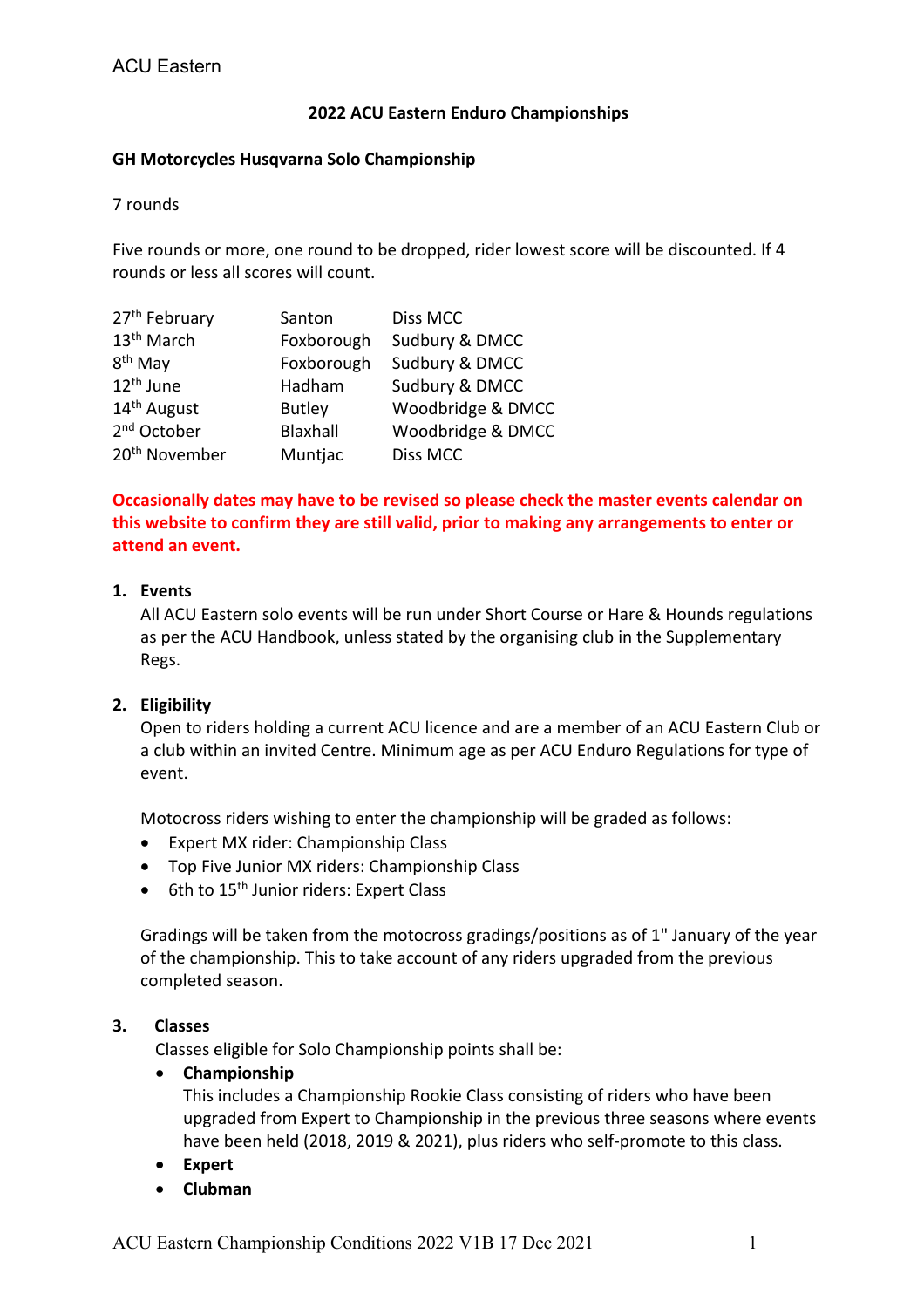- **Expert Vets over 40**
- **Clubman Vets over 40**
- **Super Vets over 50.**

Age Related Classes - Riders must be 40 or over, and 50 or over on 1st January in the Championship year.

# **4. Entries**

Supplementary Regulations must be published in the ACU Eastern Gazette.

## **5. Machine specifications**

Lights to be fitted for all ACU Eastern Enduro Solo Events. The supplementary regs for the event shall state whether MX or enduro tyres are permitted.

# **6. Calculation of championship points**

For each event the calculation of points for overall and all classes will be as follows:

1st 20 points 6th 10 points 11th 5 points 2nd 17 points 7th 9 points 12th 4 points 3rd 15 points 8th 8 points 13th 3 points 4th 13 points 9th 7 points 14th 2 points 5th 11 points 10th 6 points 15th 1 point

In the case of ties in the results of each day, the competitors concerned will each receive the points for this position i.e. Competitor A -20 points; Competitor B -20 points and Competitor C-15 points.

# **7. Title**

The title of "ACU Eastern Enduro Champion" will be awarded to the best overall performance in the Championship Class.

Winners of the Expert; Clubman; Expert Vets over 40; Clubman Vets over 40; Super Vets over 50, will be acclaimed as 'ACU Eastern (class) Enduro Champions'.

# **8. Calculation of championship positions**

At the conclusion of the series, the winner of each class and the overall title of "ACU Eastern Enduro Champion" will be determined as follows:

- a) 4 rounds all to count.
- b) More than 4 rounds one event to be dropped.
- c) Any rider competing in the last round will not be eligible for championship points if they have not competed in a previous round.
- d) If the calculation of points in accordance with clause 8(a) subsequently results in a tie the following will take precedence:
	- Driver with the highest number of first places
	- Driver with the highest number of second places etc.

# **9. Awards**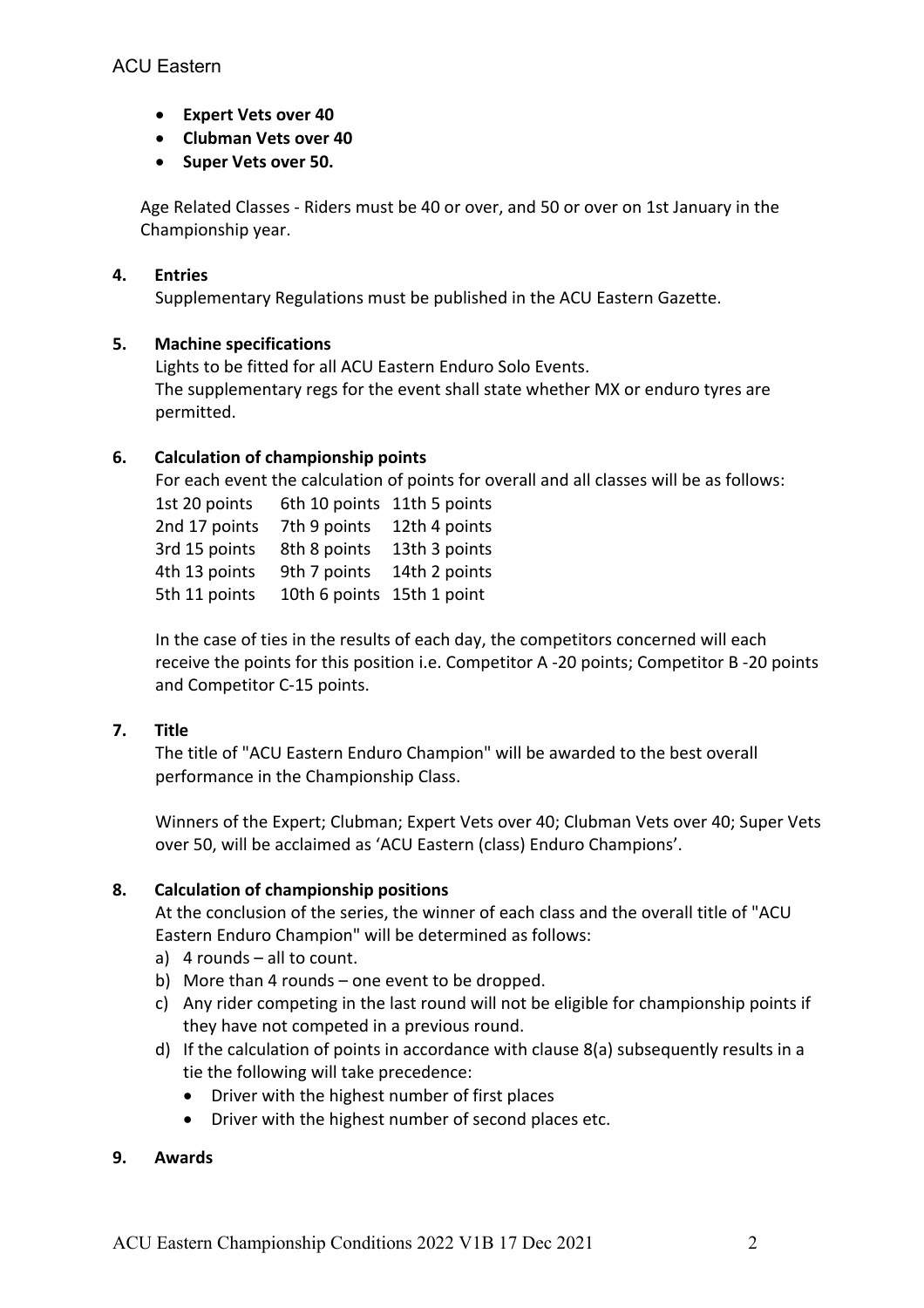# ACU Eastern

The Centre Annual Trophies will be awarded to the individual champions and may be held by the champion until requested for return by the ACU Eastern; the awards cannot be won outright. ACU Eastern may require a written undertaking to return the trophy when requested. Replicas, for permanent keepsake will be given to the Champions. Should the individual champion not be resident within the ACU Eastern boundaries, the trophy will be engraved with the name of that Champion and may be presented to the winner at the ACU Eastern Function. However, the trophy will be returned immediately that evening to the Centre for safe keeping as it will not be permitted to leave the ACU Eastern boundary.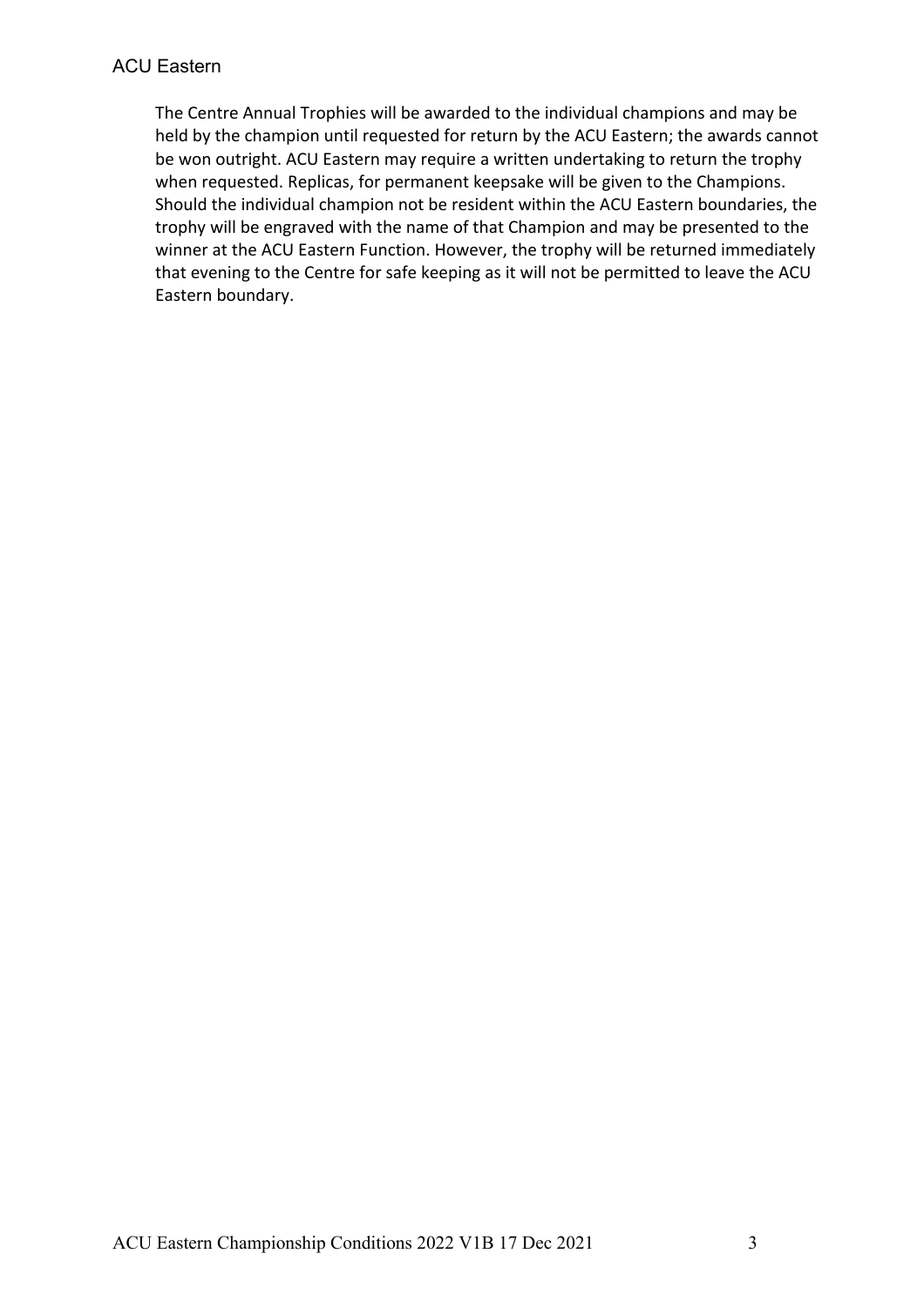# ACU Eastern

### **Dave Barkshire Motorcycles Two Man Championship**

6 rounds

Five rounds or more, one round to be dropped, team lowest score will be discounted. If 4 rounds or less all scores will count.

| 3rd April                  |             | Halstead Hills Sudbury & DMCC                     |
|----------------------------|-------------|---------------------------------------------------|
| 24 <sup>th</sup> April     | Hawkedon    | Bury St Edmunds & DMCC.                           |
| $10th$ July                | Chappel     | Sudbury & DMCC                                    |
| 21 <sup>st</sup> August    | Wattisfield | Diss MCC                                          |
| 11 <sup>th</sup> September | Pebmarsh    | Sudbury & DMCC                                    |
| 18 <sup>th</sup> September | Kenton      | Stowmarket & DMCC (Subject to final confirmation) |

# **Occasionally dates may have to be revised so please check the master events calendar on this website to confirm they are still valid, prior to making any arrangements to enter or attend an event.**

### **Introduction**

These regulations are for events run within ACU Eastern as a two-rider team multi lap short course event under the ACU National Sporting Code, the ACU Standing Enduro Regulations and the ACU Hare and Hounds Regulations.

### **Eligibility**

Open to a team of two riders who hold a current ACU licence. Minimum age as per Hare and Hounds Enduro Regulations. A Youth rider may compete as an Adult in these events but must be a minimum of 15 years of age and is restricted to a maximum machine capacity of 250cc.

Motocross riders wishing to enter the championship will be graded as follows:

Expert MX rider: Championship Class

Top Five Junior MX riders: Championship Class

6th to 15<sup>th</sup> Junior riders: Expert Class

Gradings will be taken from the motocross gradings/positions as of 1" January of the year of the championship. This to take account of any riders upgraded from the previous completed season.

### **A team of riders**

A team shall consist of a maximum of two riders. Riding order must be maintained for all sessions.

### **Entries**

Supplementary Regulations must be published in the ACU Eastern Gazette.

### **Classes**

Classes eligible for 2 Man Championship points will be: Championship Expert Clubman